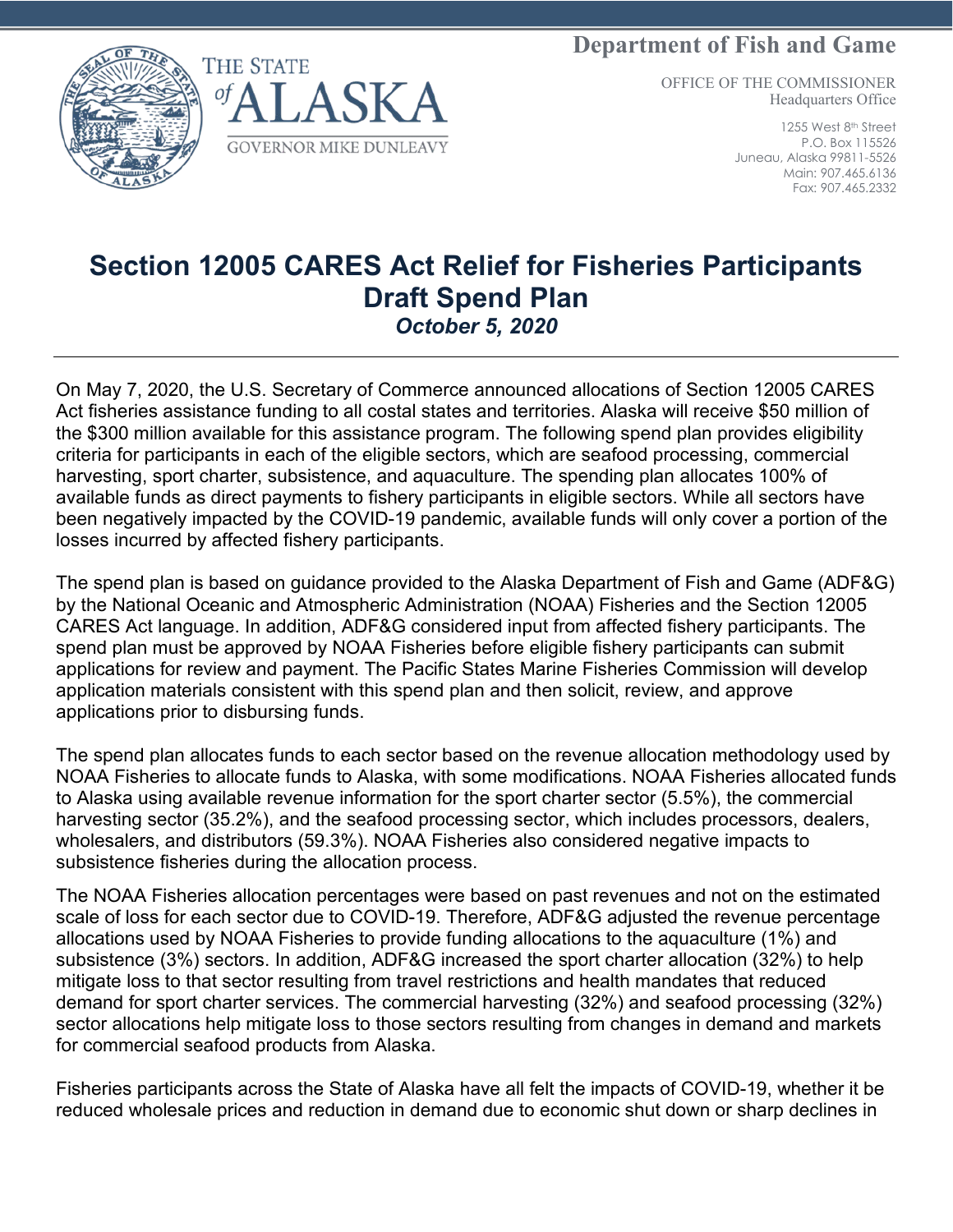tourism due to travel restrictions. The goal of this spend plan is to broadly distribute stimulus payments to those eligible individuals and businesses during this time of need in an equitable and efficient manner.

### **General Eligibility Requirements**

Eligibility requirements for all applicants:

- Applicant must be at least 18 years old to apply
- Applicants must self-certify that they are not de-barred from receiving federal funds and are not on the federal government "do not pay list"
- Must be a participant in a marine or anadromous fishery in waters off Alaska

Additional eligibility requirements (processing, commercial, sport and aquaculture only):

- Eligible applicants must certify that they incurred a greater than 35% economic revenue loss from March 1, 2020 to November 1, 2020 as direct or indirect result of COVID-19. The economic revenue loss will be calculated by comparing March 1, 2020 to November 1, 2020, gross revenue to average annual gross revenue for the same period over the past five years (2015-2019)
	- o Applicants that did not participate in an eligible fishery sector for all preceding five years are eligible to apply and will use an annual gross revenue for the same time period for years available
	- o Applicants must have operated in 2018 and 2019
	- o Specific guidance for calculating loss is noted within each sector plan below, but for all sectors:
		- Economic revenue loss for 2020 does not include non-Section 12005 CARES Act assistance through grant or loan funding
		- Revenue from purchases of seafood product by the USDA or other federal entities should be included in the economic revenue loss calculation to determine whether the loss threshold was met
- Income and/or loss projections will not be accepted
- Applicants must self-certify that the sum of traditional revenue from fishery participation and any COVID-19 pandemic-related aid will not exceed average annual revenue from fishery participation from 2015-2019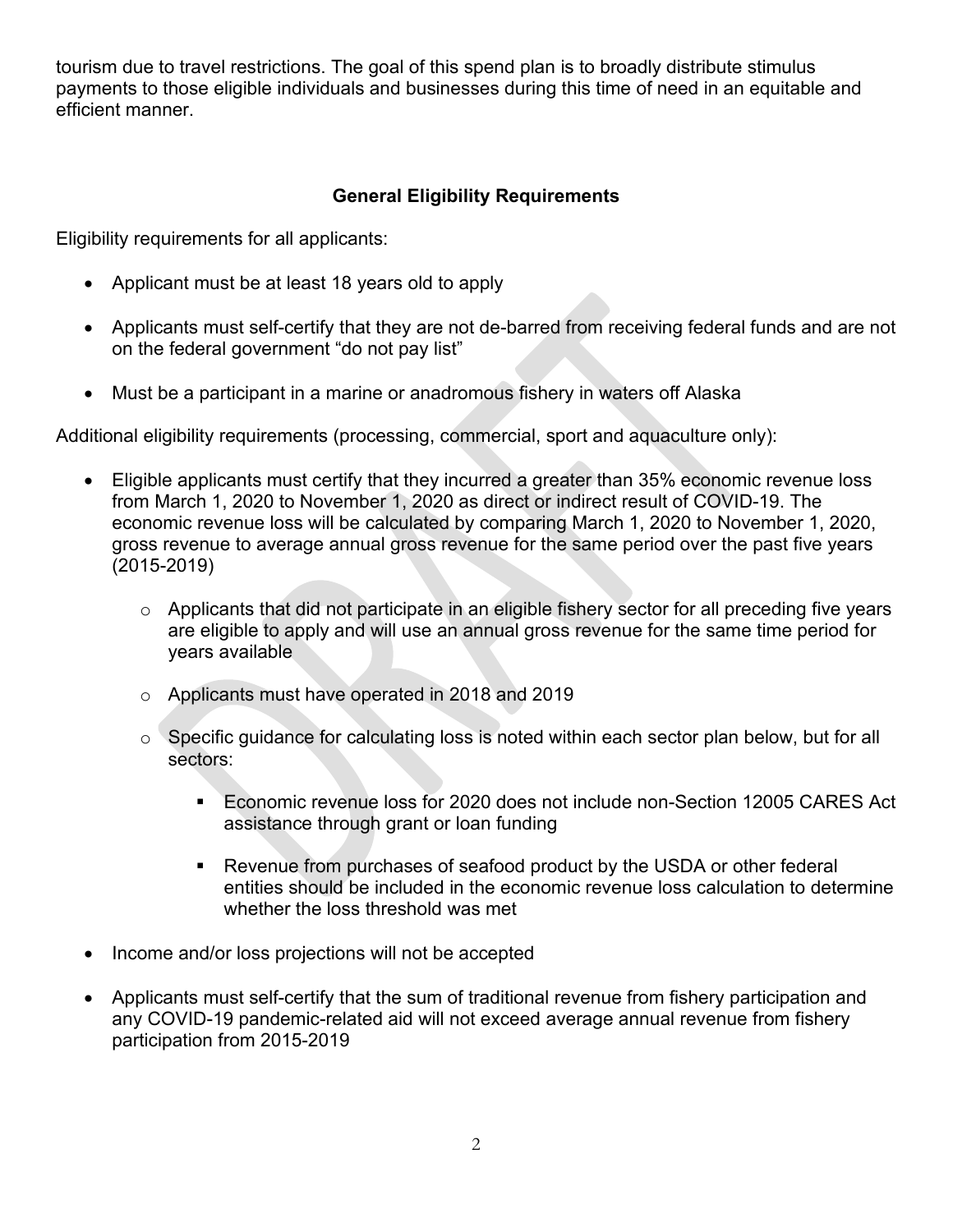• Applicants must attest to having documentation/records to support the losses stated on the application and used as the basis for eligibility. The documentation/records must be maintained for at least 3 years and made available upon request by Pacific States Marine Fisheries Commission, NOAA Fisheries, or the Office of the Inspector General

#### **Residency requirements**

• Nonresident commercial harvesters and at-sea processing vessels homeported in any other state must apply to their state of residence

Rationale: NOAA Fisheries used a fisheries revenue-based approach to proportionately allocate \$300 million in Sec. 12005 CARES Act funding to eligible states, Tribes, and territories. The agency used total annual revenue information from the commercial harvesting, sport charter, aquaculture, and seafood processing sectors from the eligible states, Tribes, and territories. For Alaska, average annual landings revenue data in the commercial harvesting sector was adjusted to attribute landings to each vessel owner's state of residence to better reflect where fishing income accrues. The adjustments were made by determining the proportion of landings in Alaska fisheries attributed to vessel owners residing in another state and attributing that portion of the revenue to the respective states of residence. The adjustment was also applied to at-sea catcher processor vessels that operate in Alaska, all the revenue for those vessels was attributed to the state of residence. Therefore, this plan is consistent with the way that NOAA Fisheries allocated funding to the state of Alaska.

## **Aquaculture Sector**

Eligibility criteria:

- Aquaculture businesses eligible for assistance under part 1416 of Title 7 of the Code of Federal Regulations for losses related to COVID–19 are not eligible for Section 12005 assistance
- Salmon hatcheries are not eligible for Section 12005 assistance
- Must hold a valid 2020 ADF&G operating permit
- Must be able to calculate average annual gross revenue for 2015-2019
	- $\circ$  Applicants operating less than 5 years are eligible but must have operated in 2018 and 2019. Use years in operation to calculate average annual gross revenue
- Applicants must be able to document a greater than 35% loss when comparing March 1, 2020 – November 1, 2020 gross revenue to average annual gross revenue from 2015-2019 (or for available years)

Payment calculation: aquaculture is a budding industry in the state of Alaska with varied business models. While the department has access to historic estimated revenues, more precise information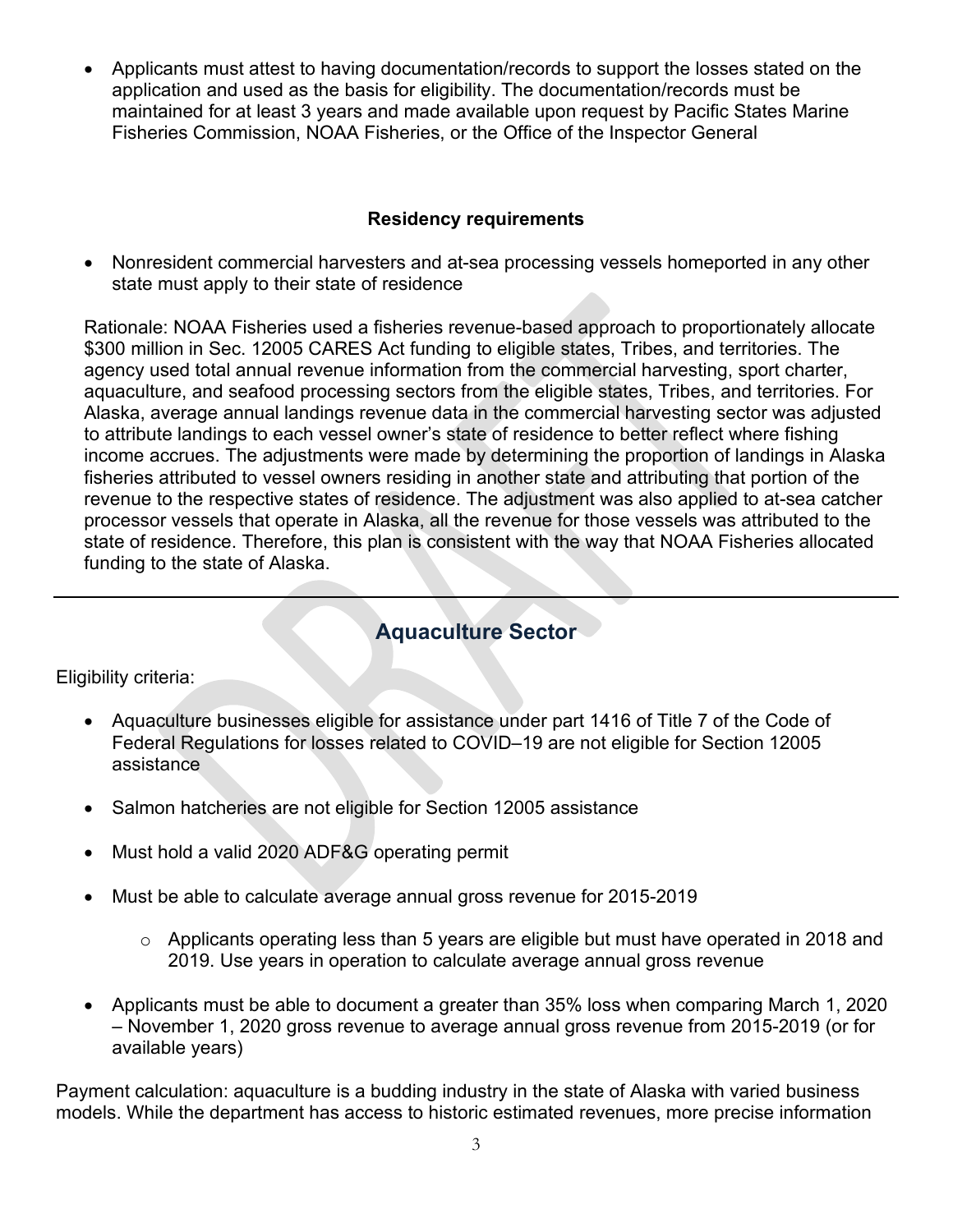provided through the application process is required. Once cumulative losses have been calculated, individual payments will be determined based on COVID-19-related losses scaled to available funds.

## **Commercial Harvesting Sector**

Eligibility criteria:

- Must be an Alaska resident
- Must hold one or more of the following
	- o Valid 2020 Commercial Fisheries Entry Commission (CFEC) commercial vessel license
	- o Valid 2020 CFEC commercial fishing permit
	- o Tender vessel owners also must hold a valid 2020 ADF&G fish transport permit
- Must be able to calculate average annual ex-vessel revenue for 2015-2019
	- o Applicants operating less than 5 years are eligible but must have operated in 2018 and 2019. Use years in operation to calculate average annual ex-vessel revenue
- Must be able to document a greater than 35% loss when comparing March 1, 2020 November 1, 2020 ex-vessel revenue to average annual ex-vessel revenue from 2015-2019 (or for years available)

Payment determination: eligible applicants shall receive one share per fishery permit, see Table 1 below. Permits fished by someone in 2020 other than the holder will be split in half for (0.5) share for the permit holder and (0.5) share for the applicant who fished the permit. Once all applications have been received, shares will be determined and payments for applicants will be calculated accordingly.

| Table 1 – Commercial Harvesting Shares System |               |  |
|-----------------------------------------------|---------------|--|
| <b>Permit Type</b>                            | <b>Shares</b> |  |
| <b>CFEC Fishery Permit</b>                    |               |  |
| <b>CFEC Vessel Permit</b>                     |               |  |

## **Seafood Processing Sector**

Eligibility criteria:

- Must hold a valid 2020 seafood processing permit issued by the Alaska Department of Environmental Conservation
- Processing vessels must be homeported in the State of Alaska
- Must have a minimum average annual wholesale revenue value of \$30,000 from 2015-2019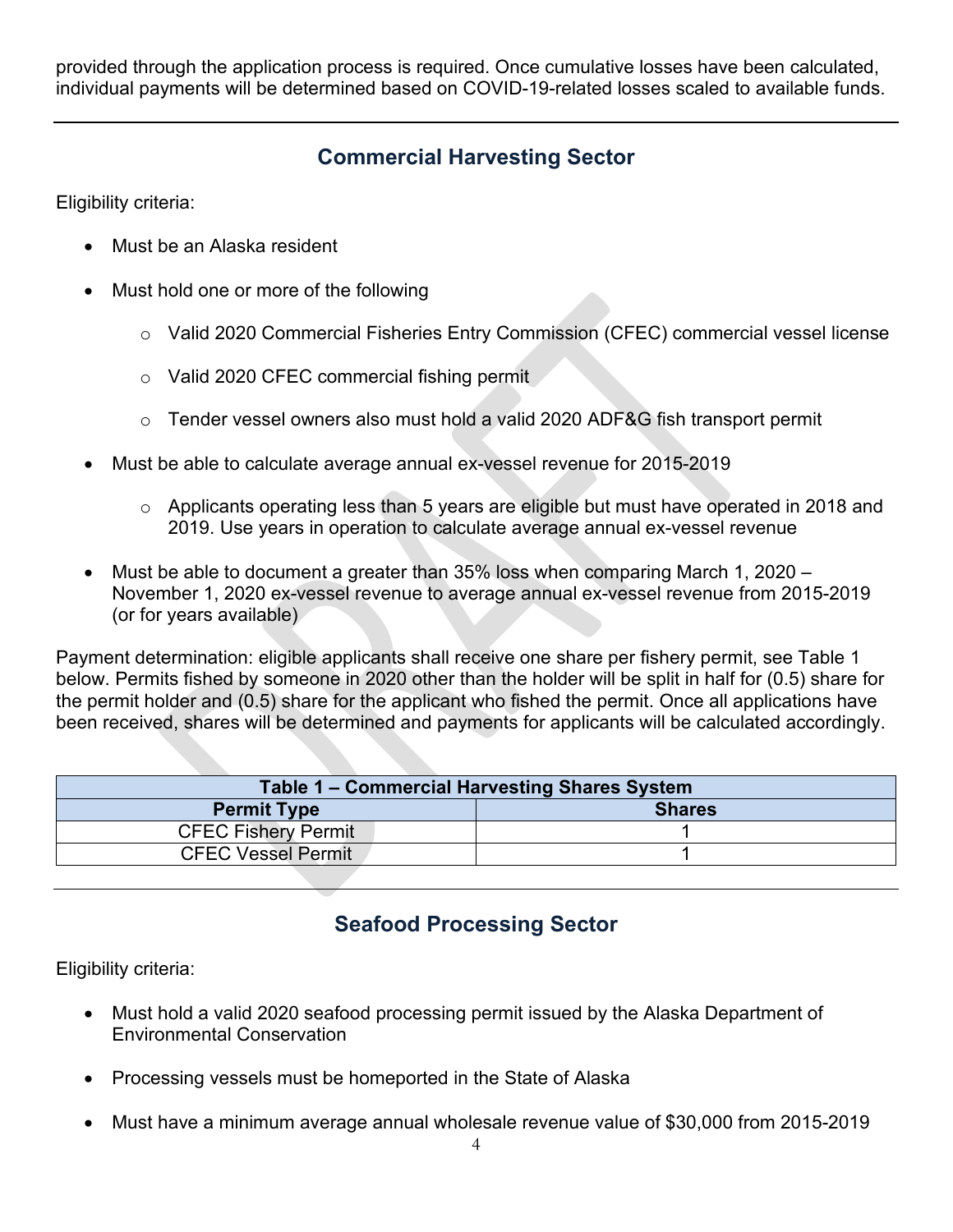- $\circ$  Seafood processing vessels meeting the minimum annual average wholesale revenue requirement shall apply in the seafood processing sector. Those who do not meet the minimum sales requirement shall apply in the commercial harvesting sector.
- Must be able to document a greater than 35% loss when comparing March 1, 2020 November 1, 2020 wholesale revenue to average annual wholesale revenue for 2015-2019 (or for years available)
	- $\circ$  Applicants operating less than 5 years are eligible but must have operated in 2018 and 2019. Use years in operation to calculate average annual wholesale revenue

Payment calculation: eligible applicants will be placed into seven tiers based on the self-certified average annual wholesale revenue provided, see Table 2 below. Once all applications have been received, shares will be determined, and payments calculated accordingly. Payment amounts will be the same for all qualifying applicants within each tier.

Special considerations: businesses with multiple seafood processing facilities shall apply for each facility individually.

| <b>Table 2 - Seafood Processing Sector Tiering System</b> |                     |                     |
|-----------------------------------------------------------|---------------------|---------------------|
| <b>Share</b>                                              | <b>Tier Minimum</b> | <b>Tier Maximum</b> |
|                                                           | \$0                 | \$30,000            |
|                                                           | > \$30,000          | \$75,000            |
| ⌒                                                         | > \$75,000          | \$500,000           |
| 3                                                         | $>$ \$500,000       | \$2,000,000         |
| 4                                                         | $>$ \$2,000,000     | \$7,000,000         |
| 5                                                         | > \$7,000,000       | \$20,000,000        |
| 6                                                         | >\$20,000,000       | \$50,000,000        |
|                                                           | >\$50,000,000       | $\infty$            |
|                                                           |                     |                     |

## **Sport Fishing Charter Sector**

Eligibility criteria:

- Must target marine or anadromous species
- Must be registered with the ADF&G as a guide, a business, or both for 2020
- Lodge operators must offer guide services if they do not hold the guide/operator combined registration
- Must be able to calculate average annual gross revenue from the eligible fishery business for 2015-2019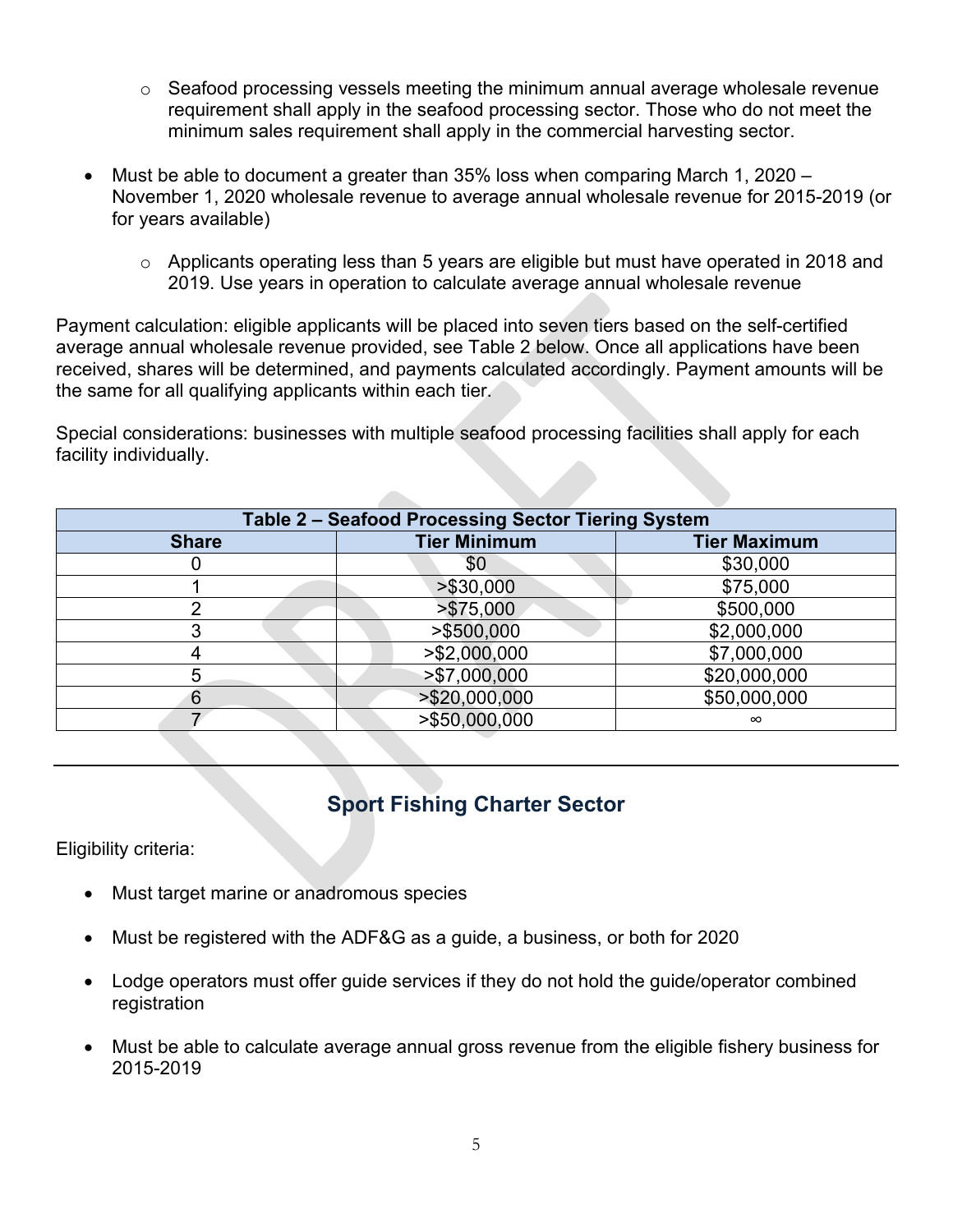- $\circ$  Applicants operating less than 5 years are eligible but must have operated in 2018 and 2019. Use years in operation to calculate average annual gross revenue
- Applicants must be able to document a greater than 35% loss when comparing March 1, 2020 – November 1, 2020 gross revenue to average annual gross revenue from 2015-2019 (or for years available)

Payment calculation: eligible applicants holding a guide or operator registration will receive one share of available funds. Applicants with a guide/operator combined registration will receive two shares, see Table 3 below. Once all applications have been received, shares will be determined and payments for applicants will be calculated accordingly.

Special considerations: businesses shall receive one additional half share (0.5) per guide employed and/or subcontracted. If you are registered as a combined guide/business, you do not get an additional half share for yourself.

| Table 3 – Sport Fishing Charter Share System |               |  |
|----------------------------------------------|---------------|--|
| <b>Registration Type</b>                     | <b>Shares</b> |  |
| Guide                                        |               |  |
| <b>Business</b>                              |               |  |
| <b>Combined Guide/Business</b>               |               |  |
|                                              |               |  |

### **Subsistence Users**

Eligibility criteria:

- Eligibility for subsistence fisheries will be determined by Alaskan household
	- $\circ$  A household is defined as a person or persons having the same residence
	- o All Alaskan households may apply regardless of address
	- o Only one application may be submitted per household
	- $\circ$  The person applying on behalf of the household must be 18 years of age or older
- One or more members of the household must have participated in a marine and/or anadromous subsistence fishery in at least two of the previous four years (2016-2019)
	- $\circ$  Participation includes harvesting, sharing, and/or using subsistence fishery resources
	- $\circ$  Subsistence fisheries are defined as fisheries on stocks for which the Alaska Board of Fisheries has found there are positive customary and traditional uses, in addition to federal subsistence fisheries that have no state equivalent